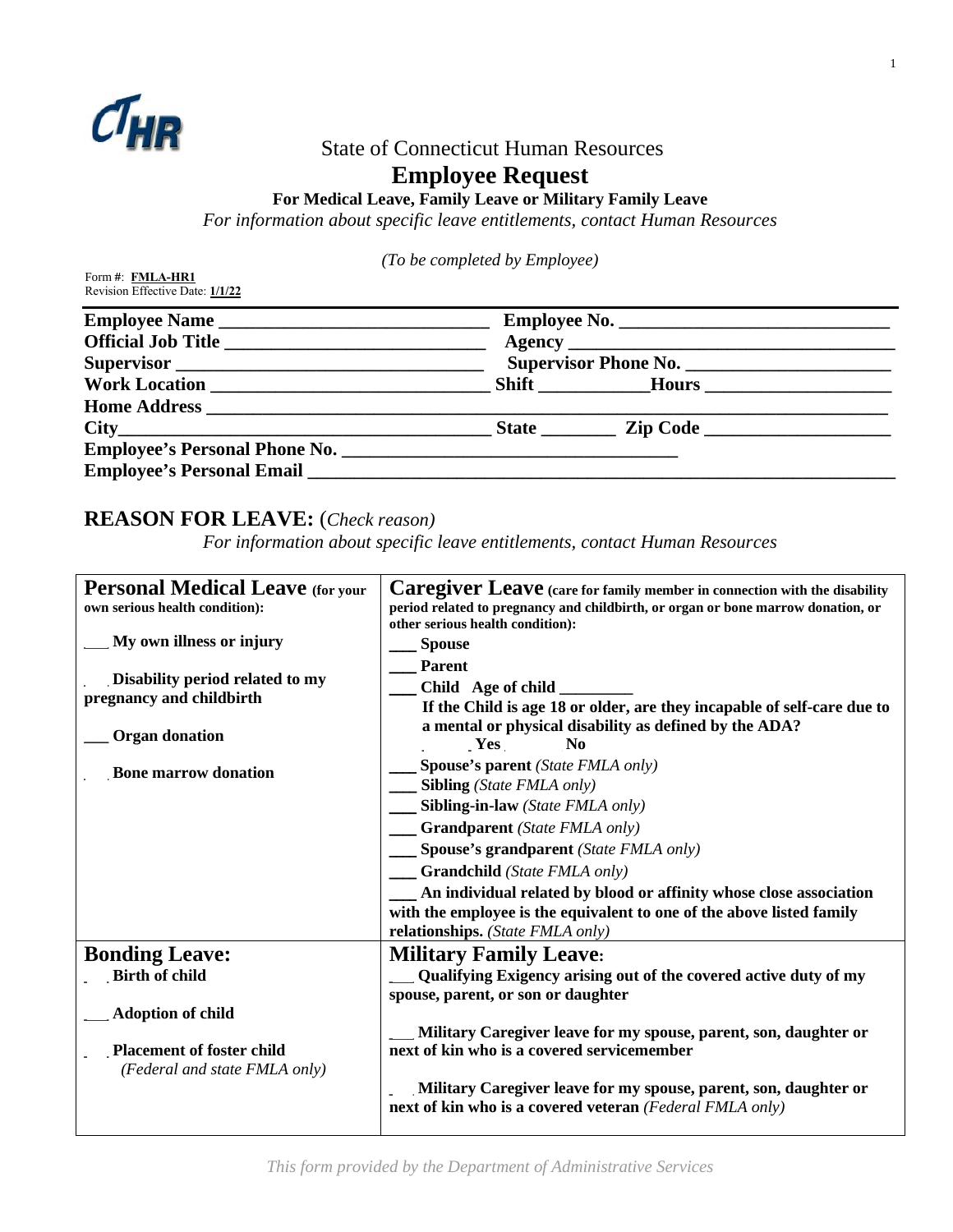| Does your spouse work for the State? _ | $(\text{ves})$ or $(no)$ |  |
|----------------------------------------|--------------------------|--|
| If YES: Spouse's Name:                 | Spouse's Agency:         |  |

Will your spouse be taking leave for the same purpose? \_\_\_\_\_\_\_ (*yes) \_\_\_\_ (no)*

#### **TYPE OF LEAVE REQUESTED: (**Check all that apply)

**Block Leave:** A continuous absence for a single qualifying reason (e.g., one month).

**Reduced Schedule Leave:** A leave schedule that changes the employee's normal work schedule for a period of time by reducing the employee's usual number of working hours per workweek or hours per day. **Intermittent Leave:** Leave taken in separate blocks of time due to a single qualifying reason.

#### **NOTE:**

Intermittent leave and reduced schedule leave are not available in all situations. Availability of these types of leave depends upon the reason for leave and your eligibility for specific leave entitlements. Contact Human Resources for more information.

\_\_\_\_\_\_\_\_\_\_\_\_\_\_\_\_\_\_\_\_\_\_\_\_\_\_\_\_\_\_\_\_\_\_\_\_\_\_\_\_\_\_\_\_\_\_\_\_\_\_\_\_\_\_\_\_\_\_\_\_\_\_\_\_\_\_\_\_\_\_\_\_\_\_\_\_\_\_\_\_\_\_\_\_\_\_ \_\_\_\_\_\_\_\_\_\_\_\_\_\_\_\_\_\_\_\_\_\_\_\_\_\_\_\_\_\_\_\_\_\_\_\_\_\_\_\_\_\_\_\_\_\_\_\_\_\_\_\_\_\_\_\_\_\_\_\_\_\_\_\_\_\_\_\_\_\_\_\_\_\_\_\_\_\_\_\_\_\_\_\_\_\_ \_\_\_\_\_\_\_\_\_\_\_\_\_\_\_\_\_\_\_\_\_\_\_\_\_\_\_\_\_\_\_\_\_\_\_\_\_\_\_\_\_\_\_\_\_\_\_\_\_\_\_\_\_\_\_\_\_\_\_\_\_\_\_\_\_\_\_\_\_\_\_\_\_\_\_\_\_\_\_\_\_\_\_\_\_\_ \_\_\_\_\_\_\_\_\_\_\_\_\_\_\_\_\_\_\_\_\_\_\_\_\_\_\_\_\_\_\_\_\_\_\_\_\_\_\_\_\_\_\_\_\_\_\_\_\_\_\_\_\_\_\_\_\_\_\_\_\_\_\_\_\_\_\_\_\_\_\_\_\_\_\_\_\_\_\_\_\_\_\_\_\_\_ \_\_\_\_\_\_\_\_\_\_\_\_\_\_\_\_\_\_\_\_\_\_\_\_\_\_\_\_\_\_\_\_\_\_\_\_\_\_\_\_\_\_\_\_\_\_\_\_\_\_\_\_\_\_\_\_\_\_\_\_\_\_\_\_\_\_\_\_\_\_\_\_\_\_\_\_\_\_\_\_\_\_\_\_\_\_ \_\_\_\_\_\_\_\_\_\_\_\_\_\_\_\_\_\_\_\_\_\_\_\_\_\_\_\_\_\_\_\_\_\_\_\_\_\_\_\_\_\_\_\_\_\_\_\_\_\_\_\_\_\_\_\_\_\_\_\_\_\_\_\_\_\_\_\_\_\_\_\_\_\_\_\_\_\_\_\_\_\_\_\_\_\_ \_\_\_\_\_\_\_\_\_\_\_\_\_\_\_\_\_\_\_\_\_\_\_\_\_\_\_\_\_\_\_\_\_\_\_\_\_\_\_\_\_\_\_\_\_\_\_\_\_\_\_\_\_\_\_\_\_\_\_\_\_\_\_\_\_\_\_\_\_\_\_\_\_\_\_\_\_\_\_\_\_\_\_\_\_\_

### **Duration of Leave:** (*from)* \_\_\_\_\_\_\_\_\_\_\_\_\_\_\_\_\_\_\_\_\_\_\_\_\_\_\_\_\_\_\_\_\_ (*to)* \_\_\_\_\_\_\_\_\_\_\_\_\_\_\_\_\_\_\_\_\_\_\_

(month/day/year) (month/day/year)

Please describe your leave request:

## **REQUESTED USE OF ACCRUALS:**

- The choice to use your accruals during your absence must be made before you begin your leave.
	- o If you want to change your accrual designation, you must contact Human Resources.
	- o Accrual changes will be applied prospectively.
- If the reason is for your own personal medical leave:
	- o Sick leave accruals must be used.
	- o Sick leave accruals must be exhausted before other earned accruals can be used.
	- o Under State FMLA, you may retain two weeks of accrued leave.. If you do not have at least two weeks of accrued leave other than sick, you may retain the number of sick leave days that when combined with your other non-sick accrued leave time equals two weeks.
- If you do not elect to use your accruals, the leave will be unpaid.
- If you choose not to use all of your accruals or if your accruals are exhausted before the leave ends, the remainder of the leave will be unpaid.
- If you elect to use your accruals, that paid time must be spent down completely before you go into unpaid status.
- You cannot intermingle unpaid time with paid time.
- Depending upon the reason for leave and your eligibility for specific leave entitlements, you may be allowed to use sick leave accruals for leave associated with bonding with a newborn child or newly placed adoptive child and for caregiver leave. Human Resources will notify you if you meet the criteria for use of sick leave accruals for these reasons.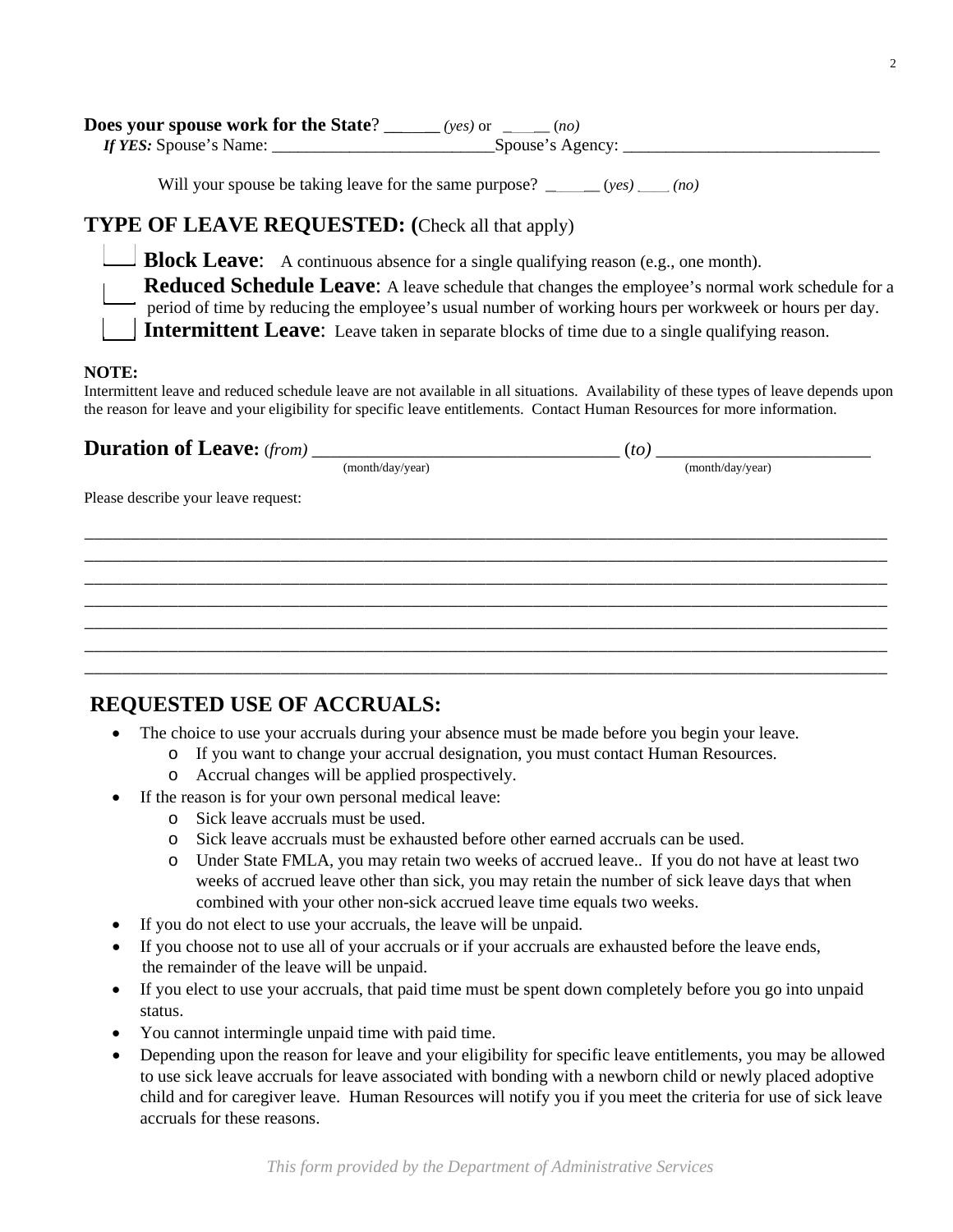| <b>USE OF</b>                                                                                                               | <b>Sick Leave</b><br><b>Accruals</b> | <b>Vacation</b><br><b>Accruals</b> | <b>Personal</b><br>Leave   | <b>Comp Time</b>           | <b>Sick Family</b><br>Days (based | <b>Parental</b><br>Days (based  |  |
|-----------------------------------------------------------------------------------------------------------------------------|--------------------------------------|------------------------------------|----------------------------|----------------------------|-----------------------------------|---------------------------------|--|
| <b>ACCRUALS</b>                                                                                                             |                                      |                                    |                            |                            | on bargaining<br>unit contract)   | on bargaining<br>unit contract) |  |
| <b>REASON</b>                                                                                                               | Days/Hours<br>& Priority #           | Days/Hours<br>& Priority #         | Days/Hours<br>& Priority # | Days/Hours<br>& Priority # | Days/Hours &<br>Priority #        | Days/Hours &<br>Priority #      |  |
| PERSONAL MEDICAL LEAVE                                                                                                      |                                      |                                    |                            |                            |                                   |                                 |  |
| My own illness or                                                                                                           |                                      |                                    |                            |                            | Not Applicable                    | Not Applicable                  |  |
| injury                                                                                                                      |                                      |                                    |                            |                            |                                   |                                 |  |
| Disability period related<br>to my pregnancy $\&$<br>childbirth                                                             |                                      |                                    |                            |                            | Not Applicable                    | Not Applicable                  |  |
| Organ donation (after                                                                                                       |                                      |                                    |                            |                            | Not Applicable                    | Not Applicable                  |  |
| exhaustion of paid leave<br>entitlement of 15 days)                                                                         |                                      |                                    |                            |                            |                                   |                                 |  |
| Bone marrow                                                                                                                 |                                      |                                    |                            |                            | Not Applicable                    | Not Applicable                  |  |
| donation (after<br>exhaustion of paid leave<br>entitlement of 7 days)                                                       |                                      |                                    |                            |                            |                                   |                                 |  |
| <b>CAREGIVER LEAVE</b>                                                                                                      |                                      |                                    |                            |                            |                                   |                                 |  |
| Spouse (including<br>providing care to your wife<br>during the disability period<br>associated pregnancy and<br>childbirth) |                                      |                                    |                            |                            |                                   | Not Applicable                  |  |
| Parent                                                                                                                      |                                      |                                    |                            |                            |                                   | Not Applicable                  |  |
| Parent-in-law                                                                                                               |                                      |                                    |                            |                            | Not Applicable                    | Not Applicable                  |  |
| Child                                                                                                                       |                                      |                                    |                            |                            |                                   | Not Applicable                  |  |
| Sibling                                                                                                                     |                                      |                                    |                            |                            |                                   | Not Applicable                  |  |
| Sibling-in-law                                                                                                              |                                      |                                    |                            |                            | Not Applicable                    | Not Applicable                  |  |
| Grandparent                                                                                                                 |                                      |                                    |                            |                            | Not Applicable                    | Not Applicable                  |  |
| Spouse's Grandparent                                                                                                        |                                      |                                    |                            |                            | Not Applicable                    | Not Applicable                  |  |
| Grandchild                                                                                                                  |                                      |                                    |                            |                            | Not Applicable                    | Not Applicable                  |  |
| An individual related<br>by blood or affinity is<br>equivalent to a<br>"family member"                                      |                                      |                                    |                            |                            | Not Applicable                    | Not Applicable                  |  |

Fill In Chart: You must designate the number of days, or hours, or you may indicate "ALL available."